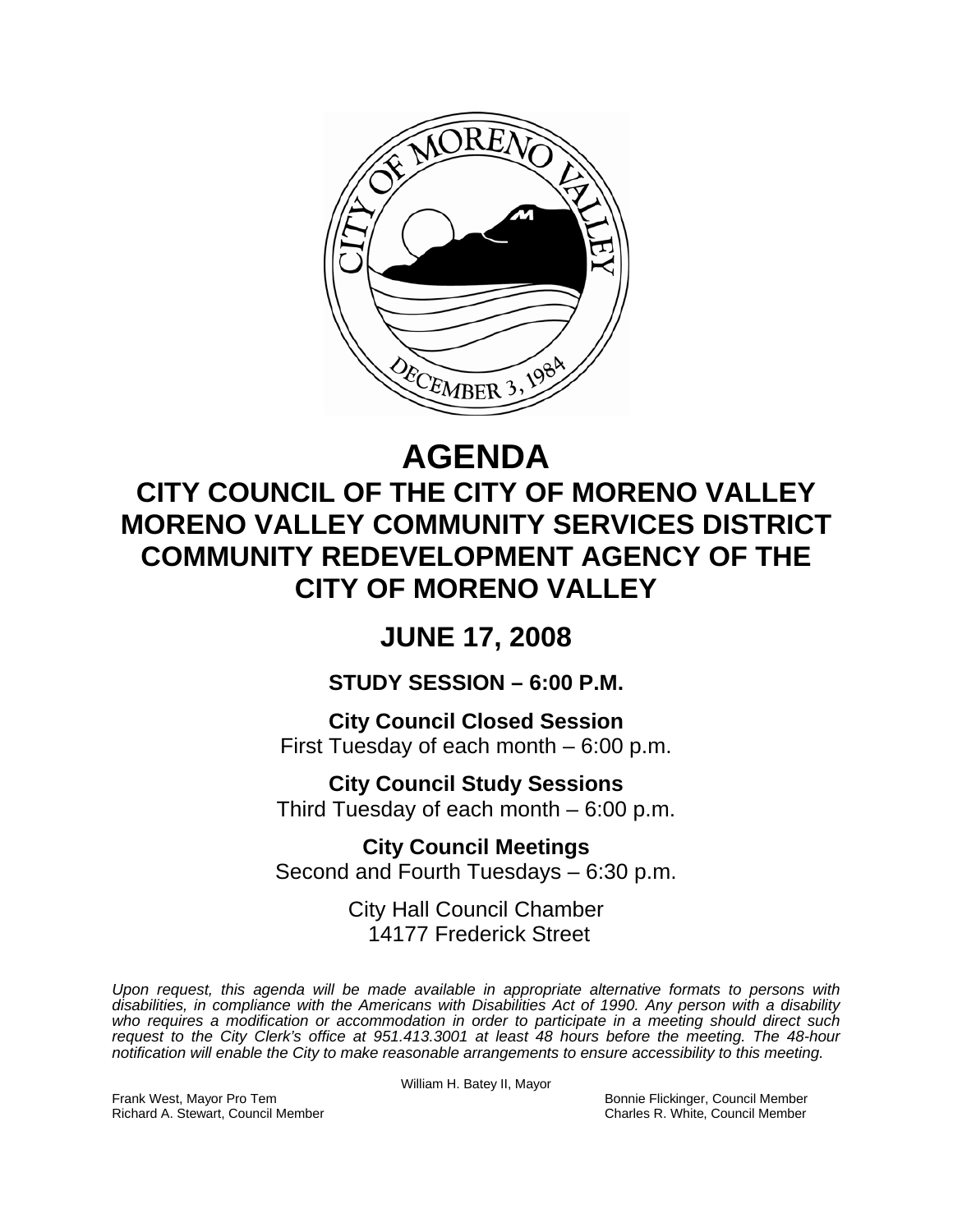#### **AGENDA MORENO VALLEY CITY COUNCIL MORENO VALLEY COMMUNITY SERVICES DISTRICT COMMUNITY REDEVELOPMENT AGENCY OF THE CITY OF MORENO VALLEY STUDY SESSION - 6:00 P.M. JUNE 17, 2008**

- **CALL TO ORDER**
- **PLEDGE OF ALLEGIANCE**
- **INVOCATION**
- **ROLL CALL**
- **INTRODUCTIONS**

#### • **PUBLIC COMMENTS ON MATTERS UNDER THE JURISDICTION OF THE CITY COUNCIL**

There is a three-minute time limit per person. Please complete and submit a BLUE speaker slip to the City Clerk. All remarks and questions shall be addressed to the presiding officer or to the City Council and not to any individual Council Member, staff member or other person.

- 1. Kaiser's Presentation Regarding the Purchase of MV Community Hospital **(EDD / 20 Min.)**
- 2. Conceptual Design, Cost and Schedule Update for the Main Library Facility Project No. 07-41276320 (PowerPoint Presentation included) **(Public Works/ 15 Min.)**
- 3. Edgemont Water Master Plan Update (PowerPoint Presentation included) **(EDD / 20 Min.)**
- 4. Conceptual Design Progress Report for Perris Boulevard Widening from Ironwood Avenue to Manzanita Avenue Project No. 11-41570225 **(Public Works / 20 Min.)**
- 5. A Proposed Resolution of the City Council of the City of Moreno Valley, California, Recognizing Community Designations within the City of Moreno Valley **(City Attorney / 5 Min.)**
- 6. Development Impact Fee Credit and Reimbursement Policy **(DCM / 15 Min.)**
- 7. City Council Requests and Communications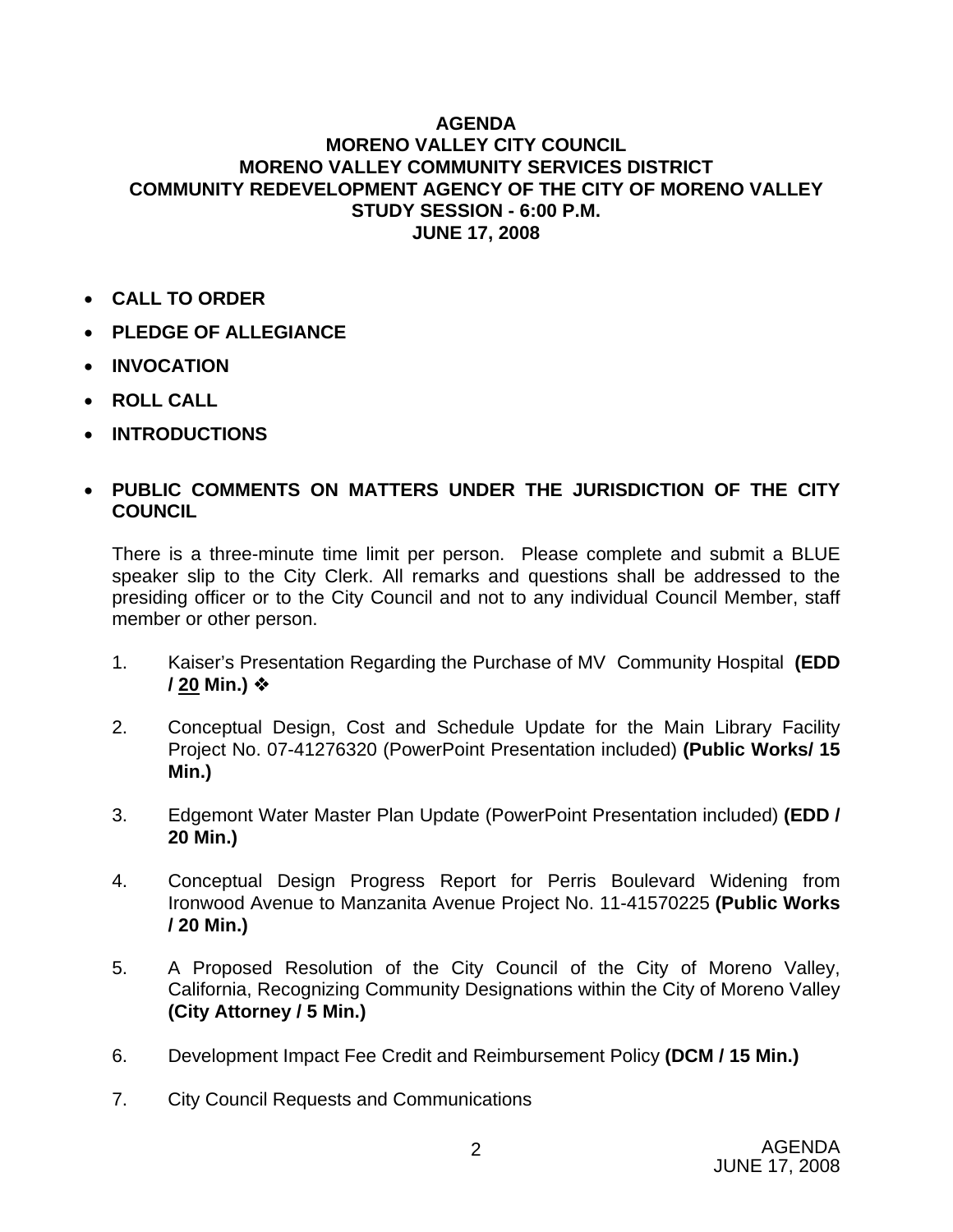(Times shown are only estimates for staff presentation. Items may be deferred by Council if time does not permit full review.)

 $\triangleleft$  Oral Presentation only – No written material provided

\*Materials related to an item on this Agenda submitted to the City Council/Community Services District/Community Redevelopment Agency after distribution of the agenda packet are available for public inspection in the City Clerk's office at 14177 Frederick Street during normal business hours.